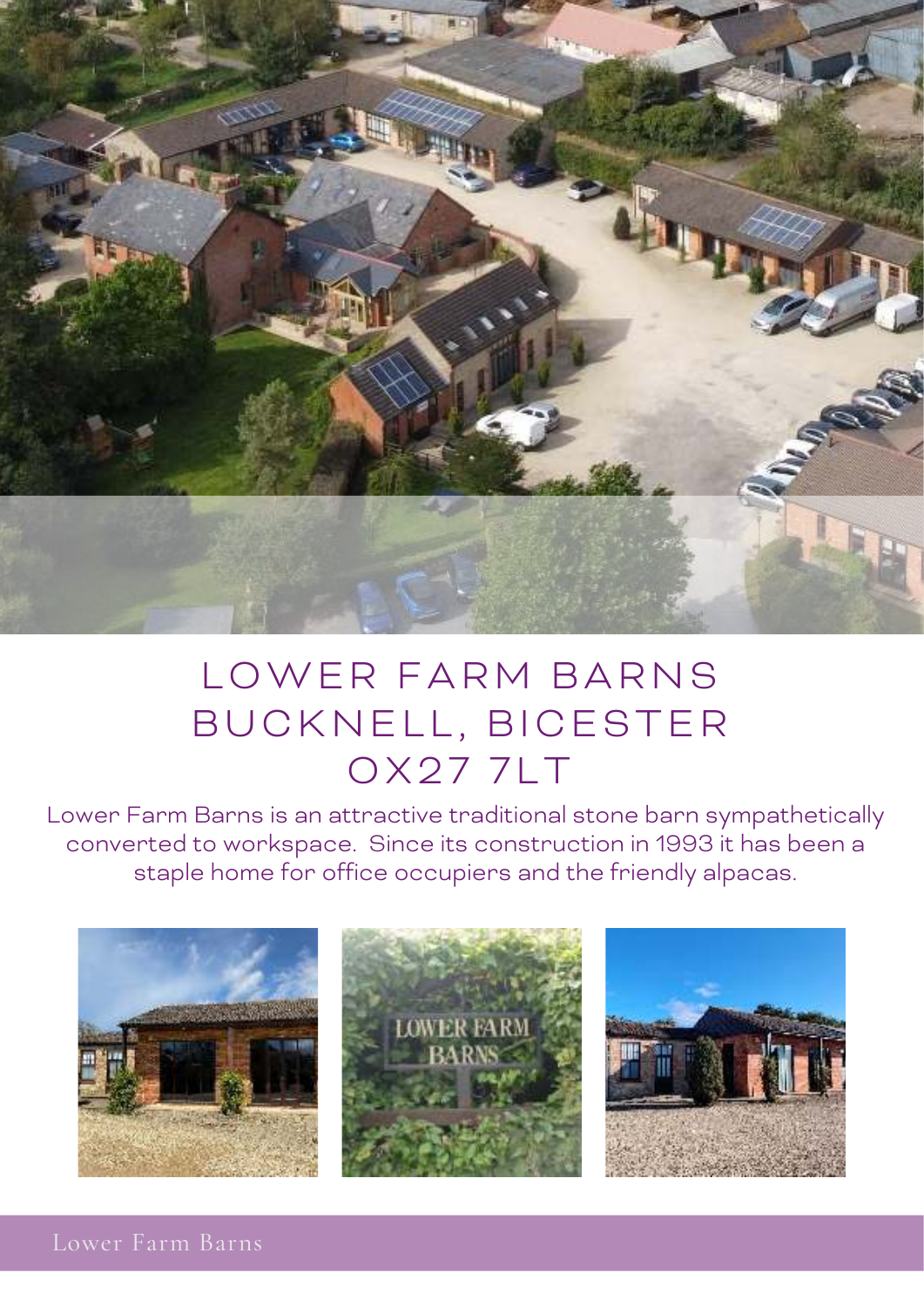Set in a quiet, rural location it provides a tranquil working environment, with the ease of excellent connectivity to the M40 J10, Bicester town centre, Bicester Village and Bicester Heritage.

The offices/workspaces can accommodate internet speeds of up to 100 Mb

Utility bills reduced through the introduction of solar panels on all of the office suites.



Current occupiers include: Red Engineering, Brackley Investments and The Bicester Midwives.

> This could be the new home for your business....

**APPENDIX AND ACCUMULATIONS AND AND ACCUMULATIONS AND ACCUMULATIONS AND ACCUMULATIONS AND ACCUMULATIONS** 



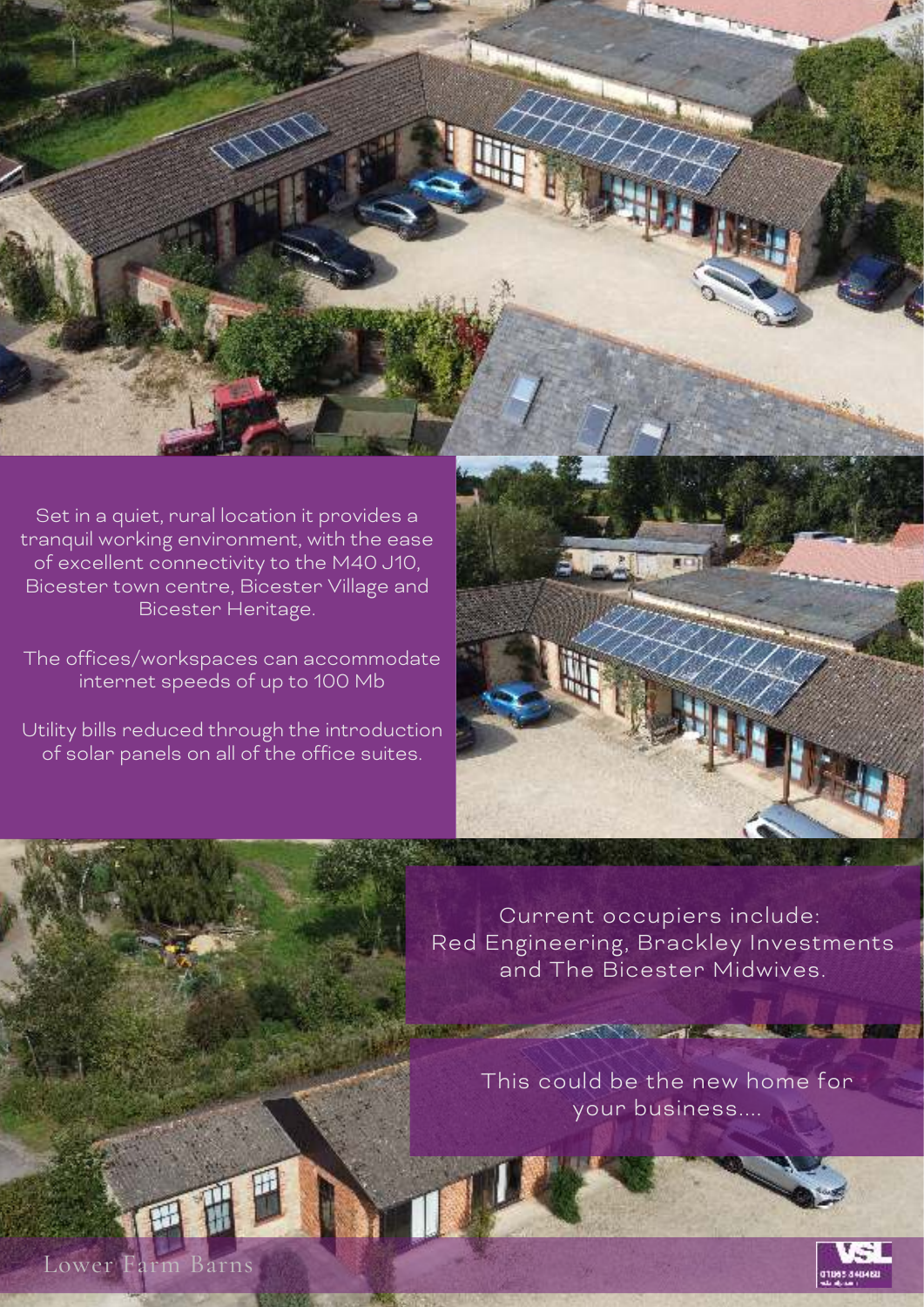

## **5B Lower Farm Barns**

**A LAND AND A REPORT OF A LAND A LAND A LAND A LAND A LAND A LAND A LAND A LAND A LAND A LAND A LAND A** 

**1,198 sq ft**

**1,198 sq ft** Self contained barn with main office, single partitioned office and storeroom. Presented in excellent condition.

- Recently refurbished
- Carpeted floors
- Ceiling mounted Cat2 lighting
- Utility reduction through solar panels
- Air source heat pump
- Fitted kitchenette
- Two WCs unisex/disabled

Rent: £28,250 pax Rateable Value: £8,100 Service Charge: £0.75 per sq ft

All figures are quoted subject to contract